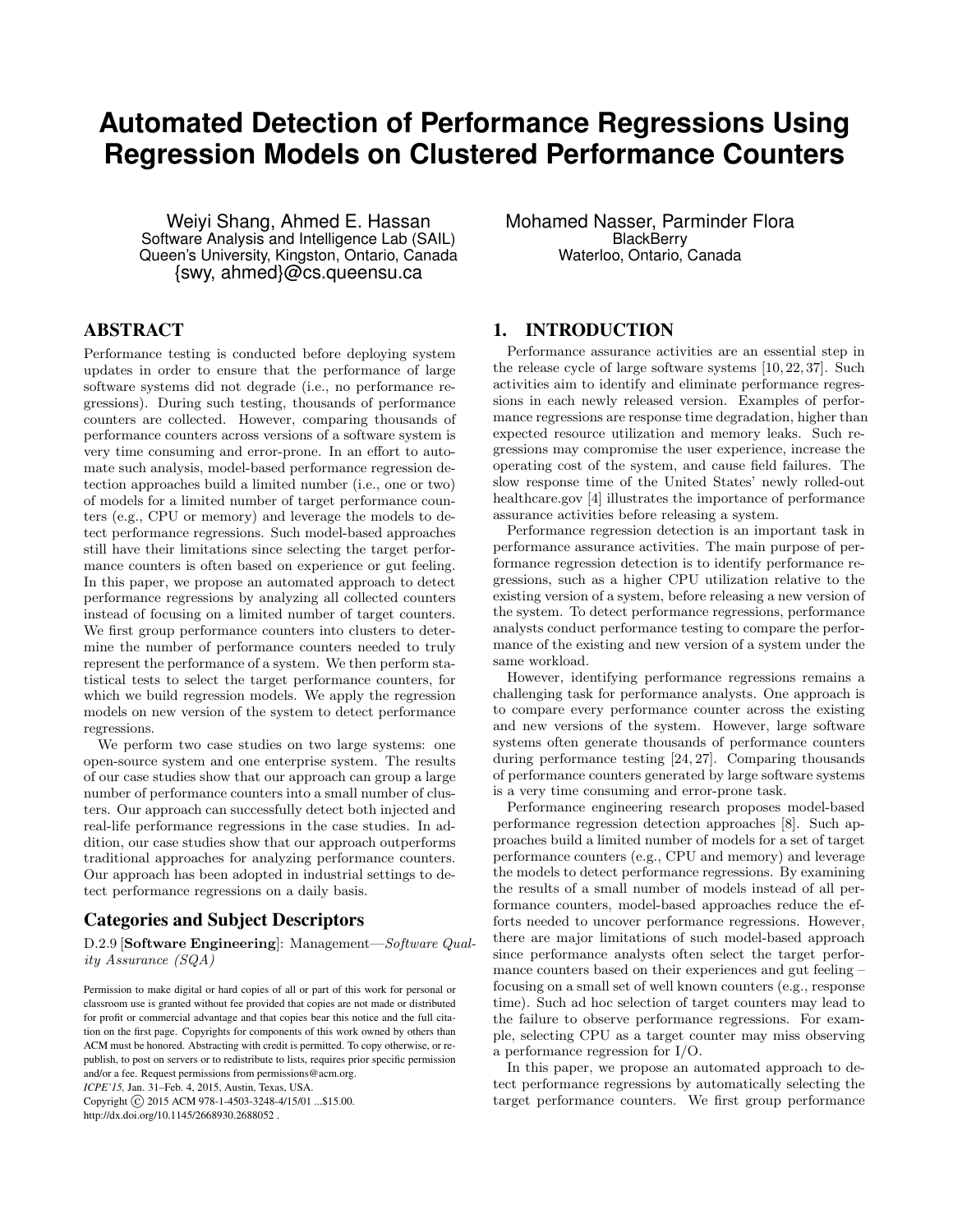counters into clusters. We use the clusters to determine the number of target performance counters needed to represent the performance of the system. We then leverage statistical tests to select a target performance counter for each cluster. We build one regression model for each target performance counter. The performance models capture the relationships between the performance counters within each cluster. We apply the regression models on data from the new version of the system and measure the modelling error. If the new version of the system does not have any performance regressions, the regression models should model the performance counters in the new version of the system with low modelling error. Larger than usual modelling errors are considered as signs of performance regressions.

To evaluate our approach, we perform two case studies on two large systems: one open-source system and one enterprise system. We find that our approach can cluster performance counters into a small number of clusters. Our approach successfully detects both injected and real-life performance regression in the case studies. In addition, we apply traditional approaches of performance regression detection: comparing every performance counter across both versions and building a model for a single target performance counter. We find that our approach outperforms both traditional approaches in our case studies.

This paper makes three contributions:

- 1. We develop an automated approach to detect performance regressions by automatically selecting the target performance counters.
- 2. Our evaluation results show that our approach successfully detects both injected and real-life performance regressions.
- 3. Our evaluation results show that our approach outperforms traditional approaches for detecting performance regressions.

Our approach is already adopted in an industrial environment and is integrated into a continuous performance testing environment. The environment leverages our approach to flag performance regressions on a daily basis.

The rest of this paper is organized as follows: Section 2 presents prior research for detecting performance regressions and discuses the challenge of current practice. Section 3 presents an example to motivate this paper. Section 4 presents our approach of detecting performance regressions. Section 5 and Section 6 presents the design and results of our case study. Section 7 compares our approach with traditional approaches for detecting performance regressions. Section 8 discusses the threats to validity of our study. Finally, Section 9 concludes the paper.

# 2. BACKGROUNDS AND RELATED WORK

We now describe prior research that is related to this paper. We focus on performance regression and faults detection approaches that make use of performance counters. There are two dimensions for analyzing performance counters to detect performance regressions: amount of analysis and complexity of analysis (see Figure 1). Performance analysts conduct performance counter analysis either on all counters or on a limited set of counters. On the other dimension, performance analysts can select either simple analysis, such as comparing the mean value of a counter, or complex analysis, such as building regression models. The choice of the two dimensions makes four types of performance counter based regression detection, as shown in Figure 1. In this section, we discuss prior research based on these four types.



Figure 1: Four types of counter-based performance regression detection.

#### 2.1 Ad hoc analysis

Ad hoc analysis selects a limited number of target performance counters (e.g., CPU and memory) and performs simple analysis to compare the target counters. Heger et al. [18] present an approach that uses software development history and unit tests to diagnose the root cause of performance regressions. In the first step of their approach, they leverage Analysis of Variance (ANOVA) to compare the response time of the system to detect performance regressions. The ad hoc approach may fail to detect performance regressions if the target counters do not capture the performance regressions. Moreover, such ad hoc analysis does not detect the change of relationships between counters, such as the relationship between I/O and CPU.

#### 2.2 Pair-wise analysis

Pair-wise analysis leverages simple analysis to compare every performance counter across two versions of a system. Nguyen et al. [27–29] conduct a series of studies on performance regressions. They propose to leverage statistical process control techniques, such as control chart [33], to detect performance regressions. In particular, they build a control chart for every performance counter and examine the violation ratio of the same performance counter for a new test. Malik et al. [23, 24] propose approaches that cluster performance counters using Principal Component Analysis (PCA). Each component generated by PCA is mapped to performance counters by a weight value. The weight value measures how much a counter contributes to the component. For every counter, a pair-wise comparison is performed on the weight value of each component to detect performance regressions.

There are two major limitations of pair-wise analysis. The first limitation is the large number of performance counters. Nguyen et al. and Malik et al. state in their research that large software systems have thousands of performance counters [24, 27]. Comparing each performance counter across two versions of a software system is very time consuming and error-prone. Moreover, pair-wise analysis does not cap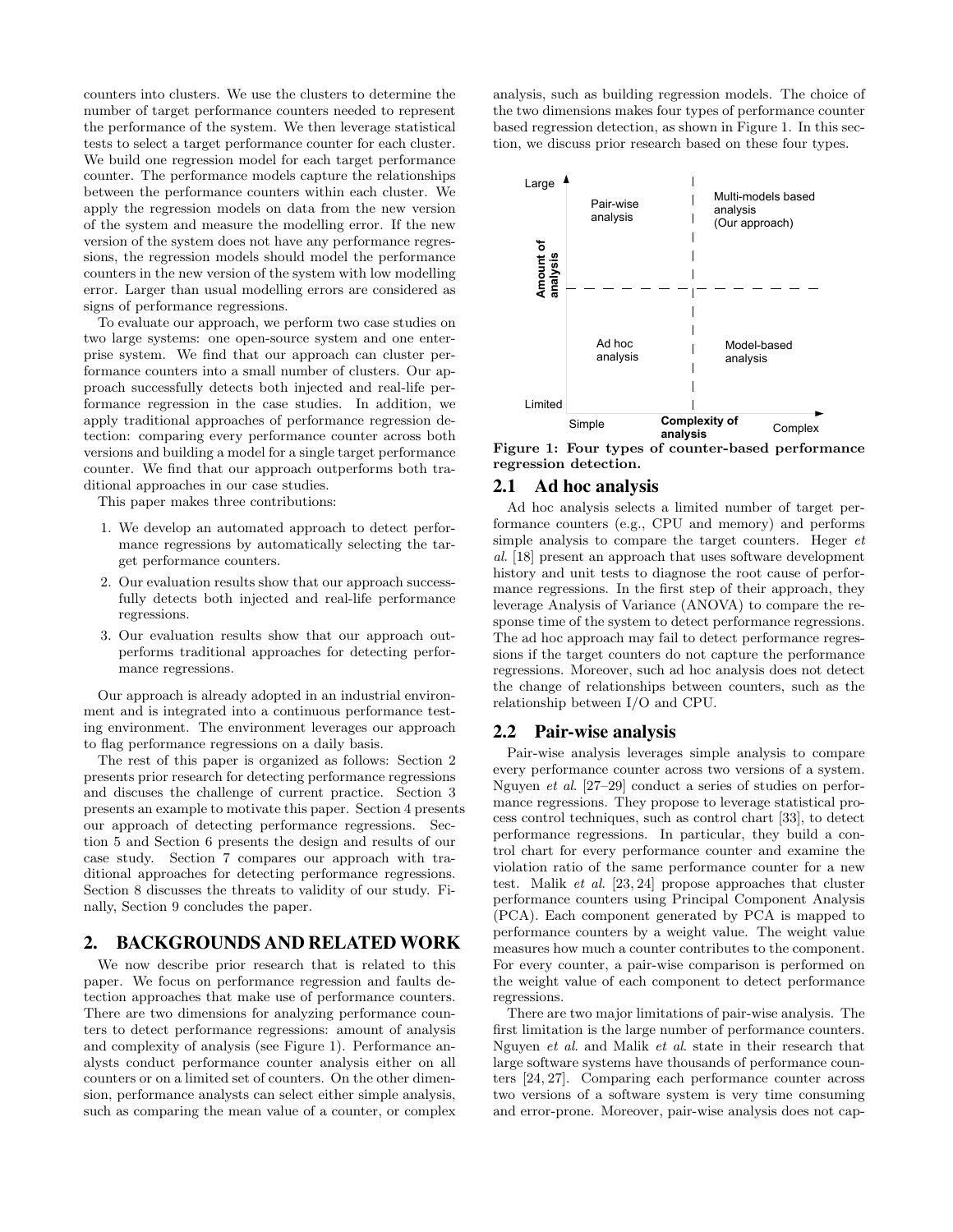ture the complex interplays between counters. A follow-up of Nguyen et al.'s research leverages the historical test results to build machine learning models [29]. The machine learning models capture the relationship between counters, as well as their relationship with regression causes. Such models are then used to predict performance regression causes in new tests. However, their approach requires a historical repository of performance tests to build models.

### 2.3 Model-based analysis

Model-based analysis builds a limited number of models for a set of target performance counters (e.g., CPU and memory) and leverages the models to detect performance regressions. The model-based approach helps us deal with the large number of performance counters and helps compare the relationships between the various counters.

Recent research by Xiong et al. [38] proposes a modeldriven framework to assist in performance diagnosis in a cloud environment. Their framework builds models between workload counters and a target performance counter, such as CPU. The models can be used to detect workload changes and assist in identifying performance bottlenecks.

Cohen et al. [8] propose an approach that builds probabilistic models, such as Tree-Augmented Bayesian Networks, to correlate system level counters and systems' response time. The approach is used to understand the cause to changes on systems' response time. Cohen et al. [9] propose that performance counters can be used to build statistical models for system faults. Bodik *et al.* [5] use logistic regression models to improve Cohen et al.'s work [8, 9].

Jiang et al. [21] propose an approach that calculates the relationship between performance counters by improving the Ordinary Least Squares regression models and using the model to detect faults in a system.

Current model-based approaches still have their limitations. Performance analysts often select the target performance counters based on their experience and gut feeling. They often focus on a small set of well-known counters (e.g., CPU and memory). Such ad hoc selection of target counters may lead to the failure to observe performance regressions (see Section 7).

#### 2.4 Multi-models based analysis

Multi-models based analysis builds multiple models from performance counters and uses the models to detect performance regressions.

Foo et al. [12] propose to detect performance regression using association rules. Association rules group historically correlated performance counters together and generate rules based on the results of prior performance tests. Their approach extracts association rules from performance counters generated during performance tests. They use the change to the association rules to detect performance anomalies. The association rules make use of thresholds derived from the analyst's experience (i.e., determining low, medium and high values of counters). The approach requires a historical repository of performance tests to build association rules.

Jiang et al. [20] use normalized mutual information as a similarity measure to cluster correlated performance counters. Since counters in one cluster are highly correlated, the uncertainty among counters in the cluster should be lower than the uncertainty of the same number of uncorrelated counters. Jiang et al. leverage information theory to monitor entropy of clusters. A significant change in the in-cluster entropy is considered as a sign of a performance fault. During the evaluation of the approach, the authors were able to detect 77% of the injected faults and the faulty subsystems, without having any false positives.

In this paper, we propose an automated approach to detect performance regressions by automatically selecting the target performance counters. Our approach aims to address the limitation of current model-based analysis (see Section 2.3), i.e., the ad hoc selection of target counters. We present our approach in Section 4.

### 3. A MOTIVATING EXAMPLE

Ian is a performance engineer for a large-scale distributed software system. The system serves millions of users worldwide. Ensuring the efficient performance of the system is a critical job. Therefore, Ian needs to conduct performance testing whenever there is an update to the system, such as adding new features and/or fixing bugs.

A typical performance test consists of the following steps. First, Ian deploys the old version of the system into a testing environment and applies a test workload on the system. The workload is often pre-defined to exercise most of the system's features and is typically similar to the system's workload in the field. While applying the workload, the system is monitored and thousands of performance counters are collected. Second, Ian deploys the new version of the system into the same testing environment and applies the same workload. The new version of the system is monitored in the same manner as the old version. Finally, Ian examines the collected performance counters from both versions of the system in order to uncover any performance regressions in the new version.

To determine whether there exists any performance regressions, Ian adopts a model-based approach. Ian first selects a target performance counter, such as CPU, as dependent variable. The choice of dependent variable is based on Ian's experience (e.g., customer's priorities and prior experience with field problems). In his practice, CPU is by default the dependent variable. Then Ian uses the rest of the performance counters to build a regression model for the CPU counter. Ian applies the model on a new version of the system in order to predict CPU. If the prediction error is high, Ian would report the existence of a performance regression.

However, this model-based approach may not detect all instances of performance regressions. For example, Ian has two sets of performance counters from two versions of the system, shown in Table 1. Ian leverages the model-based approach and the prediction error is less than 7%. Therefore, Ian reports that the new version does not have any performance regressions. However, after the system is updated, users complain that the system is slower than before. To resolve the users' complaints, Ian starts to review the performance counters and finds that there is a big difference between the I/O read counters in the old versus new version. The model-based approach has not captured the I/O read counters, since the model considered that the I/O read counters have low correlation with CPU.

From this example, we observe the following limitations of current model-based approach for detecting performance regressions. First, all too often, one performance counter cannot represent the performance of a system. In Ian's example, he misses the information of I/O read by focusing only on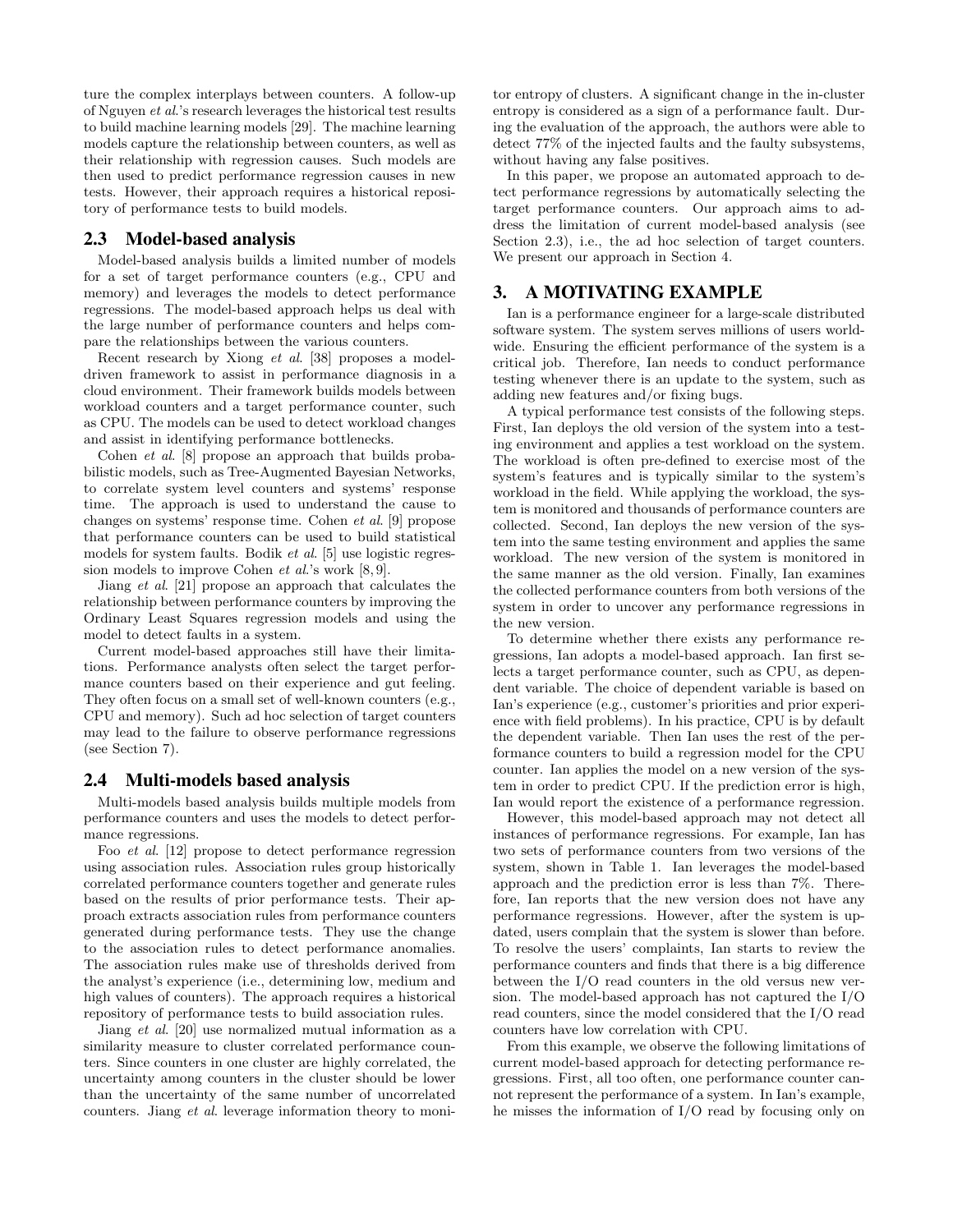|                                                                                                             |            |                       |            | Old version |            |            |            |            |
|-------------------------------------------------------------------------------------------------------------|------------|-----------------------|------------|-------------|------------|------------|------------|------------|
| Time Stamp                                                                                                  |            | $\overline{2}$        | 3          | 4           | 5          | 6          | 7          | 8          |
| <b>CPU</b> Privileged                                                                                       | 29.17      | 27.29                 | 29.90      | 33.23       | 31.43      | 30.91      | 31.15      | 30.21      |
| CPU User                                                                                                    | 33.02      | 29.48                 | 28.23      | 26.25       | 26.95      | 26.22      | 26.04      | 29.38      |
| IO read byte/sec                                                                                            | 0          | $\Omega$              | 0          | $\Omega$    | 0          | 0          | $\Omega$   | $\Omega$   |
| $\overline{IO}$ read op/sec                                                                                 | 0          | 0                     | 0          | 0           |            | 0          | $\Omega$   | $\Omega$   |
| IO write byte/sec                                                                                           | 7,808.09   | $4,48\overline{1.75}$ | 7,787.79   | 4,715.79    | 7,349.50   | 4,499.50   | 4,641.17   | 8,319.15   |
| IO write op/sec                                                                                             | 180.36     | 163.29                | 174.36     | 178.87      | 188.47     | 192.43     | 187.91     | 178.80     |
| Memory Working set 144,867 KB                                                                               |            | 144,888 KB            | 146,522 KB | 145,920 KB  | 145,822 KB | 145.822 KB | 144.364 KB | 144.499 KB |
| Memory Private byte 146,203 KB 146,625 KB 147,763 KB 147,681 KB 147,583 KB 147,587 KB 146,153 KB 146,305 KB |            |                       |            |             |            |            |            |            |
|                                                                                                             |            |                       |            |             |            |            |            |            |
|                                                                                                             |            |                       |            |             |            |            |            |            |
|                                                                                                             |            |                       |            | New version |            |            |            |            |
| Time Stamp                                                                                                  |            | $\overline{2}$        | з          | 4           | 5          | 6          |            | 8          |
| <b>CPU</b> Privileged                                                                                       | 29.38      | 30.52                 | 30.21      | 33.02       | 31.77      | 28.23      | 29.48      | 28.02      |
| CPU User                                                                                                    | 26.98      | 27.29                 | 31.04      | 27.92       | 27.08      | 28.23      | 32.29      | 33.54      |
| IO read byte/sec                                                                                            | 175,008.30 | 176,262.16            | 177,867.55 | 178,745.03  | 181,573.41 | 174,242.61 | 165,634.03 | 163,400.87 |
| $\overline{IO}$ read op/sec                                                                                 | 1,611.37   | 1,628.83              | 1,655.19   | 1,649.85    | 1,654.89   | 1,615.44   | 1,514.00   | 1,526.93   |
| IO write byte/sec                                                                                           | 4,364.58   | 7,908.74              | 4,514.13   | 7,588.77    | 4,887.06   | 7,767.46   | 4,262.85   | 3,961.54   |
| $\overline{IO}$ write op/sec                                                                                | 190.99     | 183.79                | 188.82     | 189.32      | 189.58     | 186.40     | 179.88     | 167.89     |
| Memory Working set 144,499 KB                                                                               |            | 144.499 KB            | 144,499 KB | 144,753 KB  | 144.753 KB | 145,056 KB | 146,874 KB | 144,503 KB |

Table 1: Examples of performance counters from performance testing.

CPU. Second, choosing dependent performance counters are often biased by performance analysts' experiences and gut feelings. In the example, Ian selects CPU based on his experience, while choosing an I/O related counter may have helped him uncover the I/O related regression.

To overcome such limitations, Ian designs an approach that automatically groups performance counters into clusters. He leverages the clusters to determine the number of models that he needs to build. He then leverages statistical tests to determine the dependent variable (i.e., target performance counter) for each cluster and he builds a model to capture the relationships between the counters in each cluster.

In the next section, we present this new approach for detecting performance regression by grouping counters into clusters.

# 4. APPROACH

In this section, we present our approach for detecting performance regressions. Each subsection corresponds to a step in our approach, as shown in Figure 2. Table 1 shows an example of performance testing results. The performance counters are recorded during the performance testing of the old and new versions a software system. The performance counters are recorded 8 times for each test run. The values of the performance counters at each time stamp are called an observation of the performance counters. To ease the illustration of our approach, we show a running example with only 8 performance counters and 8 observations. However, the number of performance counters and observations is much larger in real-life performance testing. The goal of our approach is to detect whether there are performance regressions in the new version of a system.

#### 4.1 Reducing counters

In the first step, we clean up the performance counters by removing redundant counters or counters with low variance in both new and old tests. We first remove performance counters that have zero variance in both versions of the performance tests. We then perform redundancy analysis [17] on the performance counters in each cluster. The

redundancy analysis would consider a performance counter redundant if it can be predicted from a combination of other variables. We use each performance counter as a dependent variable and use the rest of the counters as independent variables to build a regression model. We calculate the  $R^2$  of each model and if the  $R^2$  is larger than a threshold, the current dependent variable (i.e., performance counter) is considered redundant. We then remove the performance counter with the highest  $R^2$  and repeat the process until no performance counters can be predicted with  $R^2$  higher than the threshold. In this step,  $I/O$  read op/sec and Memory Working set are removed, since they can be predicted by I/O read byte/sec, and Memory Private byte, respectively.

### 4.2 Clustering performance counters

The second phase of our approach is to group performance counters into clusters based on their similarities. The number of clusters would show the number of models needed to represent the performance of the system, and performance counters in each cluster are used to build a model. This phase in our approach consists of three steps. First, we calculate the dissimilarity (i.e., distance) between every pair of performance counters. Second, we use a hierarchical clustering procedure to cluster the counters. Third, we convert the hierarchical clustering into  $k$  clusters (i.e., where each counter is a member of only one cluster).

#### *4.2.1 Distance calculation*

Each performance counter is represented by one point in an *n*-dimensional space (where  $n$  is the number of observations of the performance counter). For example, if a performance test runs for an hour and performance counters are recorded every minute, there would be 60 observations of each performance counter for this performance test. To perform clustering, we need to measure the distance between each point in this 60-dimensional space. A larger distance implies a greater dissimilarity between a pair of performance counters. We calculate the distance between every pair of performance counters to produce a distance matrix.

We use the Pearson distance (a transform of the Pearson correlation [15]). While there are many other distance mea-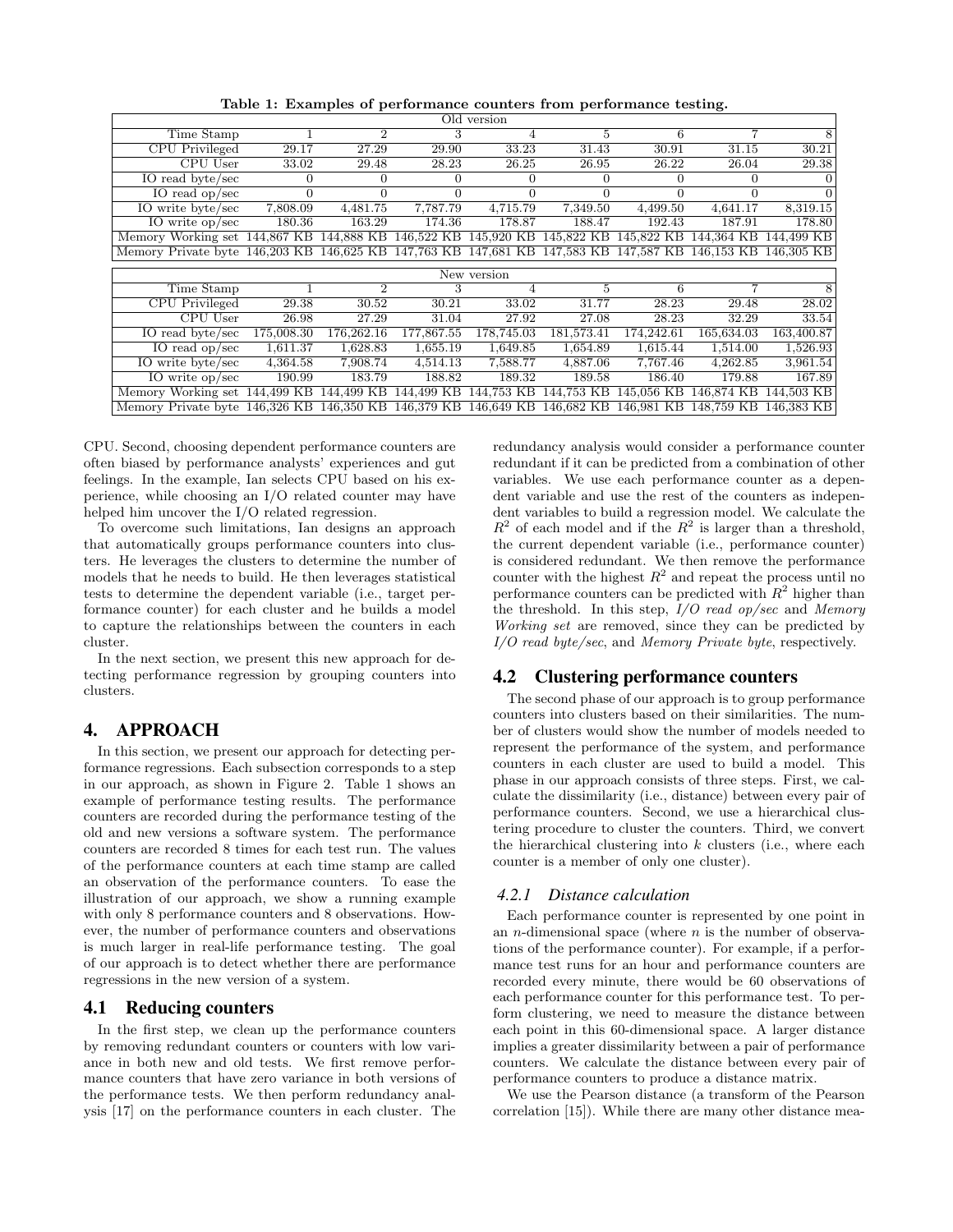

Figure 2: An Overview of Our Approach.

sures [7, 13, 15, 30], we choose Pearson distance since prior research shows that it produces a clustering that is similar to manual clustering [19,32]. Pearson distance also performs well when clustering counters in prior performance engineering research [35].

We first calculate the Pearson correlation  $(\rho)$  between two performance counters.  $\rho$  ranges from -1 to +1, where a value of 1 indicates that two performance counters are identical, a value of 0 indicates that there is no relationship between the performance counters and a value of -1 indicates an inverse relationship between the two performance counters (i.e., as the values of one performance counter increase, the values of the other counter decrease).

We then transform the Pearson correlation  $(\rho)$  to the Pearson distance  $(d_{\rho})$  using Equation 1.

$$
d_{\rho} = \begin{cases} 1 - \rho & \text{for } \rho \ge 0 \\ |\rho| & \text{for } \rho < 0 \end{cases}
$$
 (1)

Table 2 shows the distance matrix of our example.

### *4.2.2 Hierarchical clustering*

We leverage a hierarchical clustering procedure to cluster the performance counters using the distance matrix calculated in the previous step. We choose to use hierarchical

Table 2: Distance matrix of our example

|                      |                                         |      |      | $CPU$ CPU I/O read I/O write I/O write |        |
|----------------------|-----------------------------------------|------|------|----------------------------------------|--------|
|                      | Privileged   User   byte/sec   byte/sec |      |      |                                        | op/sec |
| CPU User             | 0.58                                    |      |      |                                        |        |
| $I/O$ read byte/sec  | 0.08                                    | 0.80 |      |                                        |        |
| $I/O$ write byte/sec | 0.901                                   | 0.07 | 0.15 |                                        |        |
| $I/O$ write op/sec   | 0.44                                    | 0.52 | 0.73 | 0.93                                   |        |
| Memory Private/byte  | 0.84                                    | 0.06 | 0.14 | 0.12                                   | 0.03   |

clustering in our approach because we do not need to specify the number of clusters before performing the clustering and hierarchical clustering is adopted in prior performance engineering research [35]. The clustering procedure starts with each performance counter in its own cluster and proceeds to find and merge the closest pair of clusters (using the distance matrix), until only one cluster (containing everything) is left. The distance matrix is updated when the two clusters are merged.

Hierarchical clustering updates the distance matrix based on a specified linkage criteria. We use the average linkage, which has been leveraged successfully in prior performance engineering research [35]. When two clusters are merged, the distance matrix is updated in two steps. First, the merged clusters are removed from the distance matrix. Second, a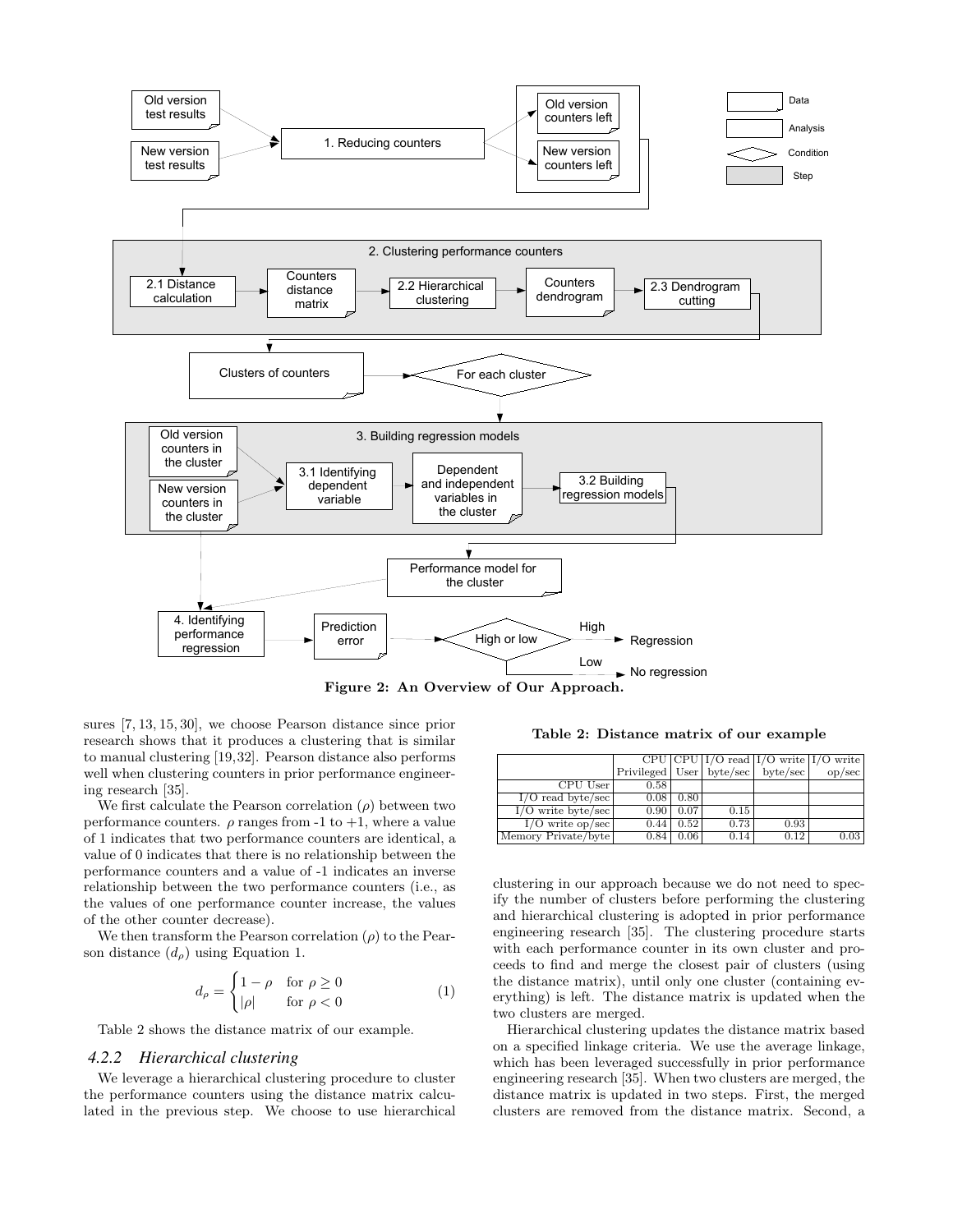new cluster (containing the merged clusters) is added to the distance matrix by calculating the distance between the new cluster and all existing clusters. The distance between two clusters is the average distance (Pearson distance) between the performance counters of the first cluster and the second cluster [13, 36].

Figure 3 shows the dendrogram produced by hierarchically clustering the performance counters using the distance matrix from our running example from Table 2.



Figure 3: A dendrogram generated by performing hierarchical clustering on our example. The read dashed line in the figure shows where the dendrogram is cut into clusters using the Calinski-Harabasz stopping rule.

#### *4.2.3 Dendrogram cutting*

The result of a hierarchical clustering procedure is a hierarchy of clusters, visualized using dendrograms. Figure 3 shows an example of a dendrogram. A dendrogram is a diagram that uses a binary tree to show each stage of the clustering procedure as nested clusters [36].

Dendrogram needs to be cut in order to complete the clustering procedure. The hight of the cut line of a dendrogram represents the maximum accepted amount of intra-cluster dissimilarity within a cluster. After cutting the dendrogram, each performance counter is assigned to only one cluster. Either manual inspection or statistical tests (also called stopping rules) are used to cut dendrograms. Although a manual inspection of the dendrogram is flexible and fast, it is subject to human bias and may not be reliable. We use the Calinski-Harabasz stopping rule [6] to perform our dendrogram cutting. Although there are many other stopping rules [6, 11, 25, 26, 31] available, prior research finds that the Calinski-Harabasz stopping rule performs well when cutting dendrograms produced when clustering performance counters [35].

The Calinski-Harabasz stopping rule measures the similarity within-clusters and the dissimilarity between-clusters. The optimal clustering will have high within-cluster similarity (i.e., the performance counters within a cluster are as similar as possible) and a high between-cluster dissimilarity (i.e., the performance counter from two different clusters are as dissimilar as possible). Using the Calinski-Harabasz stopping rule, we do not need to pre-specify the number of clusters, instead the number of clusters is determined by

the similarity between clusters in the dendrogram. If the distances between performance counters are large, the dendrogram cutting process would generate a large number of clusters. However, in our experiments, we find that the number of clusters generated by our approach is typically small (see Section 6).

We mark a red horizontal dashed line in Figure 3 to show where we cut the example hierarchical cluster dendrogram using the Calinski-Harabasz stopping rule. By cutting the dendrogram, we create three clusters of performance counters. The first cluster contains CPU Privileged and I/O read byte/sec. the second cluster contains  $I/O$  write op/sec and Memory Private byte. The rest of the performance counters (CPU User and I/O write byte/sec) are in the third cluster.

### 4.3 Building models

The third phase of our approach is to build models for each cluster of performance counters. This phase of our approach consists of two steps. First, we identify a dependent counter (i.e., target counter) in each cluster for model building. Second, for each cluster we build a regression models [14] using the performance counters in that cluster.

#### *4.3.1 Identifying dependent variable*

In model-based performance regression detection (see Section 2), performance analysts often select the target performance counters based on their experience and gut feeling. They often focus on a small set of well known metrics (e.g., CPU and memory). Such ad hoc selection of target counters may lead to the failure to observe performance regressions (see Section 7).

To address the limitation, we propose an approach to automatically select dependent variables (i.e., target counters). We select the performance counter that has the largest difference between the two versions of the system. We select such a counter as dependent variable since our approach aims to measure the largest difference between two runs of a system. To measure the difference, we use a Kolmogorov-Smirnov test [34] on the distribution of each performance counter across the two versions. The smaller the p-value computed using Kolmogorov-Smirnov test, the more likely the performance counter is non-uniformly distributed across the two versions. We select the performance counter with the smallest p-value computed by Kolmogorov-Smirnov test. We choose to use the Kolmogorov-Smirnov test because it does not have any assumptions on the distribution of the performance counters. I/O read byte/sec, I/O write op/sec and CPU User are chosen to be the three dependent variables for each cluster in our example.

#### *4.3.2 Building regression models*

We build a regression model, where the independent variables are the remaining performance counters in a cluster. We model the dependent variable as a linear function of independent variables. We choose a linear model since it is easier to interpret the model when developers need to identify the root cause of a detected regression.

#### 4.4 Identifying performance regressions

The final phase of our approach is to identify performance regressions using the regression models built in the last phase. We use the average prediction error as a measure of the deviation between two test results. If the average prediction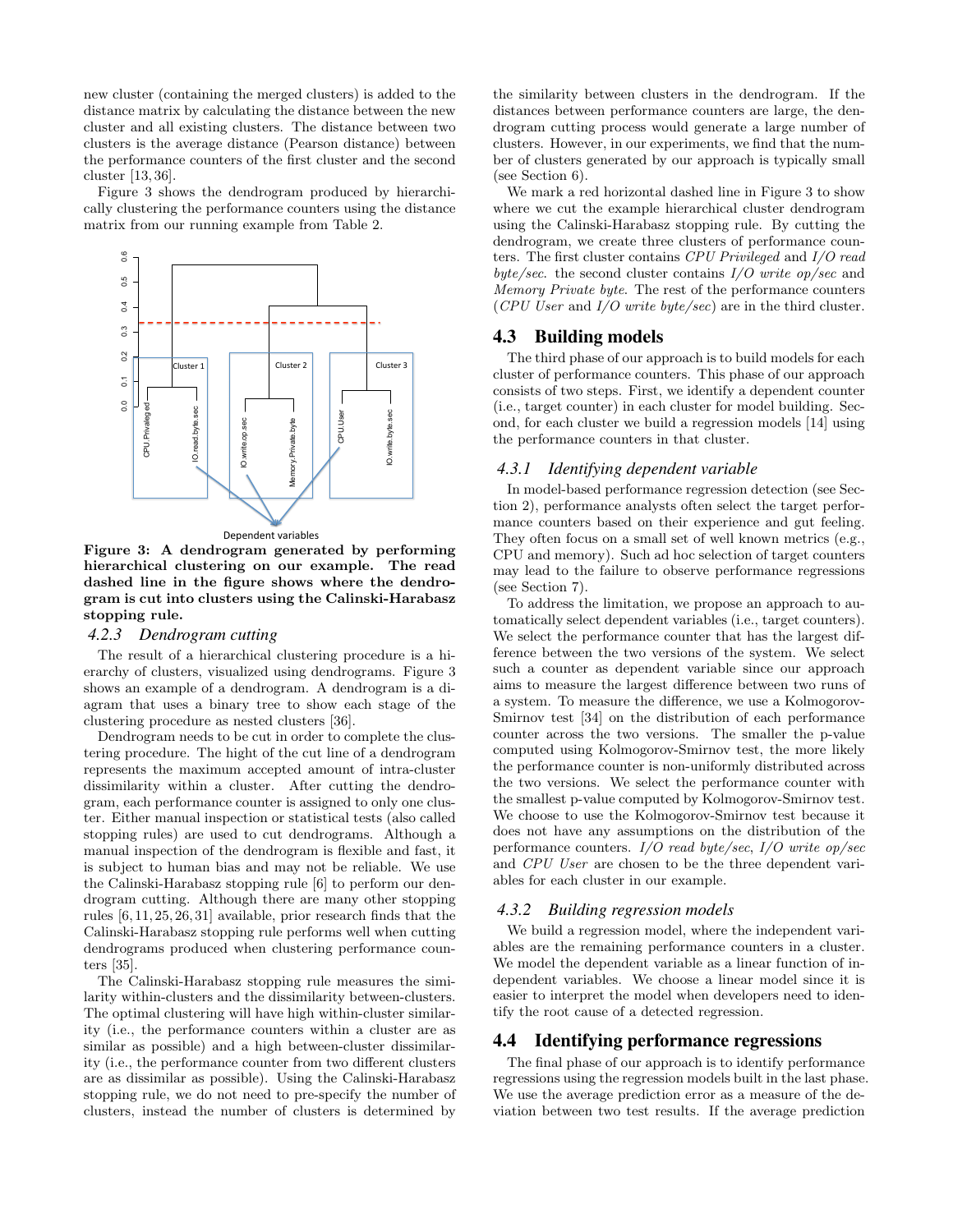error of a cluster in a new version is larger than a threshold (e.g., 30%), we consider that the new version of the system has a performance regression in the particular cluster. In practice, developers need to learn the best threshold for a particular system based on their experiences of the system. In our example, the average prediction errors are 100%, 4% and 2% in the three clusters. Since 100% prediction error in the first cluster is a large prediction error, we consider that there is performance regression in the new version. Developers should focus on the counters in the first cluster to identify the root cause of the performance regression.

### 5. CASE STUDY

To study the effectiveness of our approach of detecting performance regressions, we perform case studies with two different large systems with injected performance issues. Both systems were used in prior studies [24, 27]. In this section, we present the subject systems, the workload applied on the systems, the experimental environment and the injected performance issues.

# 5.1 Subject Systems

#### *5.1.1 Dell DVD Store*

The Dell DVD store  $(DS2)$  is an open-source three-tier web application [2]. DS2 simulates an electronic commerce system to benchmark new hardware system installations. Performance regressions are injected into the DS2 code to produce versions of DS2 with performance issues. We reuse the test results generated by Nguyen et al. [27]. The lab setup includes three Pentium III servers running Windows XP and Windows 2008 with 512MB of RAM. The first machine is a MySQL 5.5 database server [3], the second machine is an Apache Tomcat web application server [1], and the third machine is used to run the load driver. During each run, all performance counters associated with the DS2 application server are recorded.

#### *5.1.2 Enterprise Application*

The enterprise application  $(EA)$  in our study is a largescale, communication application that is deployed in thousands of enterprises worldwide and used by millions of users. Due to a Non-Disclosure Agreement (NDA), we cannot reveal additional details about the application. We do note that it is considerably larger than DS2 and has a much larger user base and longer history. Performance analysts of EA conduct performance tests to ensure that the EA continuously meets its performance requirements.

### 5.2 Subject performance tests

We evaluate our approach by running it against performance tests with and without performance regressions.

### *5.2.1 Dell DVD Store*

To have performance tests with and without regressions, the following performance regressions were injected into DS2 :

- A: Increasing Memory Usage. Adding a field to an object increases the memory usage. Because the object is created many times by DS2, such a change would cause a large increase of memory usage.
- B: Increasing CPU Usage. Additional calculation is added to the source code of DS2. The source code

| Table 3: Summary of the 10 runs of our approach |  |  |  |
|-------------------------------------------------|--|--|--|
| for the DS2 system.                             |  |  |  |

| Run             | Old                                 | New     | Performance  |
|-----------------|-------------------------------------|---------|--------------|
| name            | Version                             | Version | regression   |
|                 |                                     |         | symptoms     |
| No regression 1 | Good run $1,2,3,4$ Good run 5       |         | ΝA           |
| No regression 2 | Good run $1,2,3,5$ Good run 4       |         | NA           |
| No regression 3 | Good run $1,2,4,5$ Good run 3       |         | NA           |
| No regression 4 | Good run $1,3,4,5$ Good run 2       |         | NA           |
| No regression 5 | Good run $2,3,4,5$ Good run 1       |         | NA           |
|                 | Regression $1 Good$ run $1,2,3,4,5$ | А       | Memory usage |
|                 |                                     |         | increase     |
|                 | Regression $2 Good run 1,2,3,4,5$   | B       | CPU usage    |
|                 |                                     |         | increase     |
|                 | Regression $3 Good run 1,2,3,4,5$   | C       | Heavier DB   |
|                 |                                     |         | requests     |
|                 | Regression $4 Good run 1,2,3,4,5$   | D       | Heavier DB   |
|                 |                                     |         | requests     |
|                 | Regression $5 Good run 1,2,3,4,5$   | E       | IO increase  |

with additional calculation is frequently executed during the performance test.

- C: Removing column index. Column index are used for frequently queried columns. Such regression can only be identified during a large-scale performance test since only the workload that exercises the corresponding query would suffer from the performance regression. A column index in the database is removed to cause slower database requests.
- D: Removing text index. Similar to C, a text index is often used for searching text data in the database. A database text index is removed to cause slower database requests.
- E: Increasing I/O access time. Accessing I/O storage devices, such as hard drives, are usually slower than accessing memory. Adding additional I/O access may cause performance regressions. For example, adding unnecessary log statements is one of the causes of performance regressions [16]. Logging statements are added to the source code that is frequently executed in order to introduce this performance regression.

A performance test for DS2 without any injected performance regressions is run five times. We name these five runs as Good Run 1 to 5.

We create ten sets of data. Five sets are with performance regressions and five sets without performance regressions. Each data set has two parts: one part for the new version of the system and another part for the old version of the system. We use Good Run 1 to 5 as the old version of the system. We use the five performance tests with injected regressions (A to E) as the new versions of the system. Each set of data without performance regression consists of data from one run from the Good Run 1 to 5 as a new version of the system and the rest four runs from the Good Run 1 to 5 as old version of the system. We run our approach against the new and old versions of the system. In total, we have five runs of our approach between two versions of DS2 without performance regression and five runs of our approach between two versions of DS2 with performance regression. The summary of the ten runs is shown in Table 3.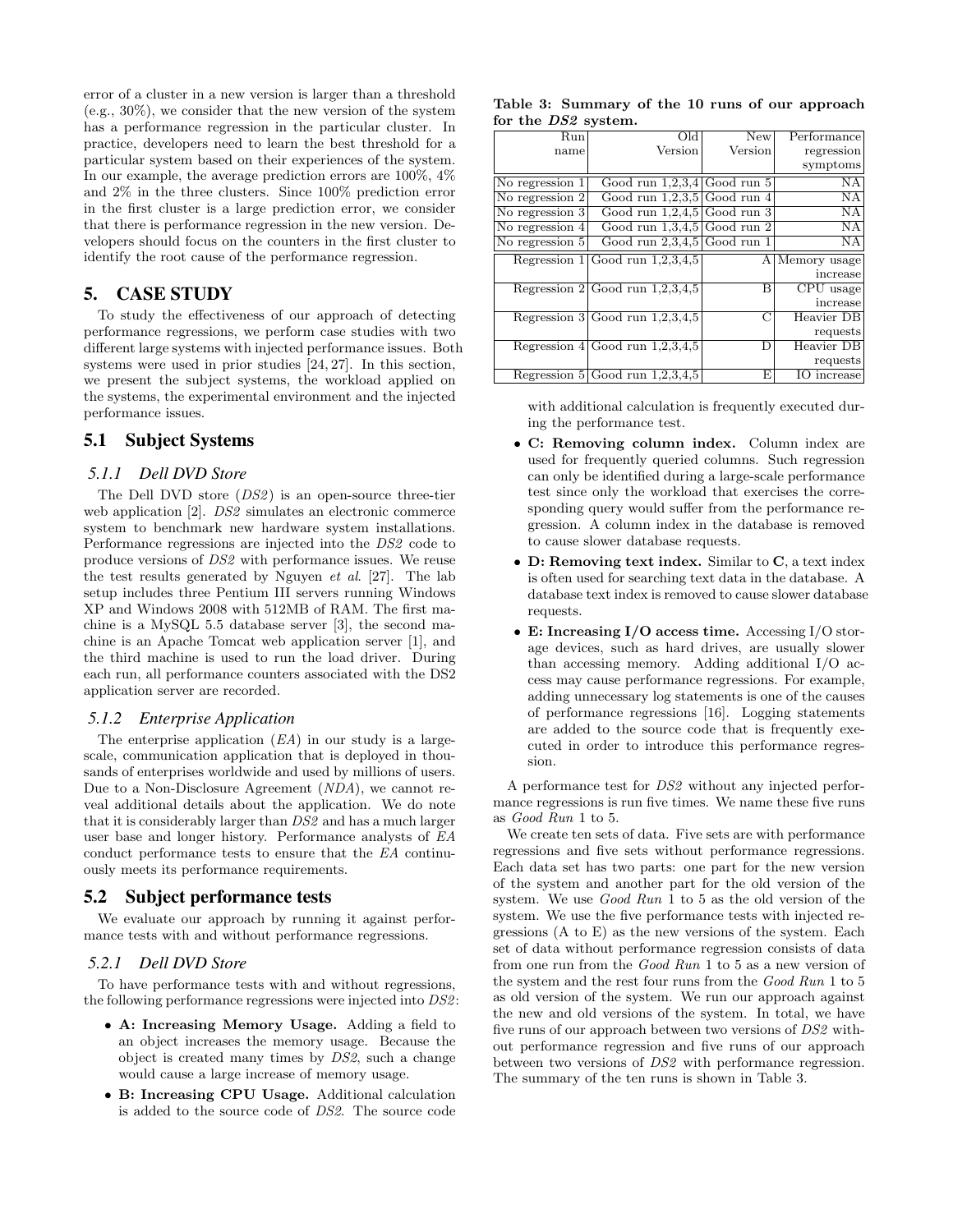#### *5.2.2 Enterprise Application*

We pick a performance test as a baseline in the test repository of the EA. We also pick one performance test without regression and five performance tests with identified regressions. We run our approach between the baseline test and each of the other five tests. Due to the NDA, we cannot mention the detailed information of the identified regressions in the performance tests of EA. We do note that the identified regressions include CPU, memory and I/O overheads.

# 6. CASE STUDY RESULTS

In this section, we evaluate our approach through two research questions. For each research question, we present the motivation of the question, the used approach to address the question, and the results.

### RQ1: How many models does our approach need to build?

Motivation. Performance regression testing often generates a large number of performance counters, examining every performance counter is time consuming and error prone. On the other hand, model-based performance regression detection approaches often select one performance counter as dependent variable and build one model for the chosen performance counter. However, all too often, one model cannot represent the performance of a software system. Our approach groups performance counters into clusters to determine how many models are needed to represent the performance of a software system. We want to examine the number of clusters that our approach uses to group performance counters. We also want to examine whether the counters used to build regression models in each run of our approach are consistent. If the counters are consistent across different runs, performance analysts can select to use those counters without using our approach.

Approach. We measure the total number of counters in DS2 and the number of clusters generated from each test. For EA, we do not report the total number of performance counters due to NDA, but only report the number of clusters generated. However, we do note that the total number of performance counters of EA is much larger than DS2. We then remove redundant counters in each cluster and identify a target counter for each cluster. We examine whether the counters (target counters and non-redundant independent counters) in each run is consistent.

Results. Our approach can group performance counters into a small number of clusters. For the ten runs of our approach on DS2, nine runs only have two clusters and one run has four clusters. Such results show that in the nine runs, instead of examining 28 performance counters one-byone for every performance test, performance analysts only need to build two models and examine two values from the models for each performance test. For the six runs of our approach on EA, two to five clusters are generated by our approach. Since EA has a much larger number of performance counters, these results show that our approach can group the performance counters into a small number of clusters even when the total number of counters is considerably large.

The counters (target counters and independent counters) used to build regression models in each run of our approach are not consistent. We compare all the counters that are not removed by our variance and redundancy analysis. We find that 5 to 13 counters are used to build models across runs of our approach (i.e., 15 to 23 counters are removed). The removed counters are not the same across runs of our approach. We find that even though nine out of ten runs for DS2 have two clusters, the clustering results are not the same. Moreover, the clustering results are not the same within the runs with a regression and runs without a regression, respectively. In addition, there is no performance counter that is always selected to be the target counters across runs of our approach. For example, CPU, one of the mostly used performance counters, is only selected twice as a target counter in the ten runs of our approach.

Counters measuring the same type of resource may not result in the same cluster. For example, CPU, memory and I/O are three typical resources in performance testing results. However, our results show that CPU related counters are not clustered together, neither do memory or I/O related counters. For example, in the clustering results of No regression 1, the first cluster consists of ID Process, IO Data Bytes/sec and IO Read Operations/sec; while the second cluster consists of Elapsed Time, Page Faults/sec and Pool Nonpaged Bytes.

Our approach can group performance counters into a small number of clusters even though the total number of performance counters is large. Results of clustering and removing counters are different across runs of our approach. Performance analysts cannot select a limited number of counters based on experience or based on a small number of runs of our approach, since the results of clustering and removing counters are different across runs of our approach.

Ĭ.

Į.

✄

Ļ

# RQ2: Can our approach detect performance regressions?

Motivation. Detecting performance regressions is an important performance assurance task. Deploying an updated a system into with performance regressions may bring significant financial and reputational repercussions. On the other hand, incorrectly detected performance regressions may cause the waste of large amounts of resources. Therefore, we want to evaluate whether our approach can accurately detect performance regressions.

Approach. Our approach is based on a threshold and choosing a different threshold may impact the precision and recall. Hence, we do not report the precision and recall of our approach. Instead, we report the results of our approach, i.e., we build models from an old version and apply the models on a new version of the system and calculate the prediction errors of the models. If the new version of the system does not have any performance regressions, the regression models should model the performance counters in the new version of the system with low prediction errors. On the other hand, if the new version has regressions, applying the models on the new version should generate high prediction errors. Therefore, larger than usual modelling errors are considered as signs of performance regressions. We want to see whether the tests with and without performance regressions have a difference in prediction errors. Since each run of our approach has multiple models and every model has a prediction error, we focus on the largest prediction error in each run of our approach.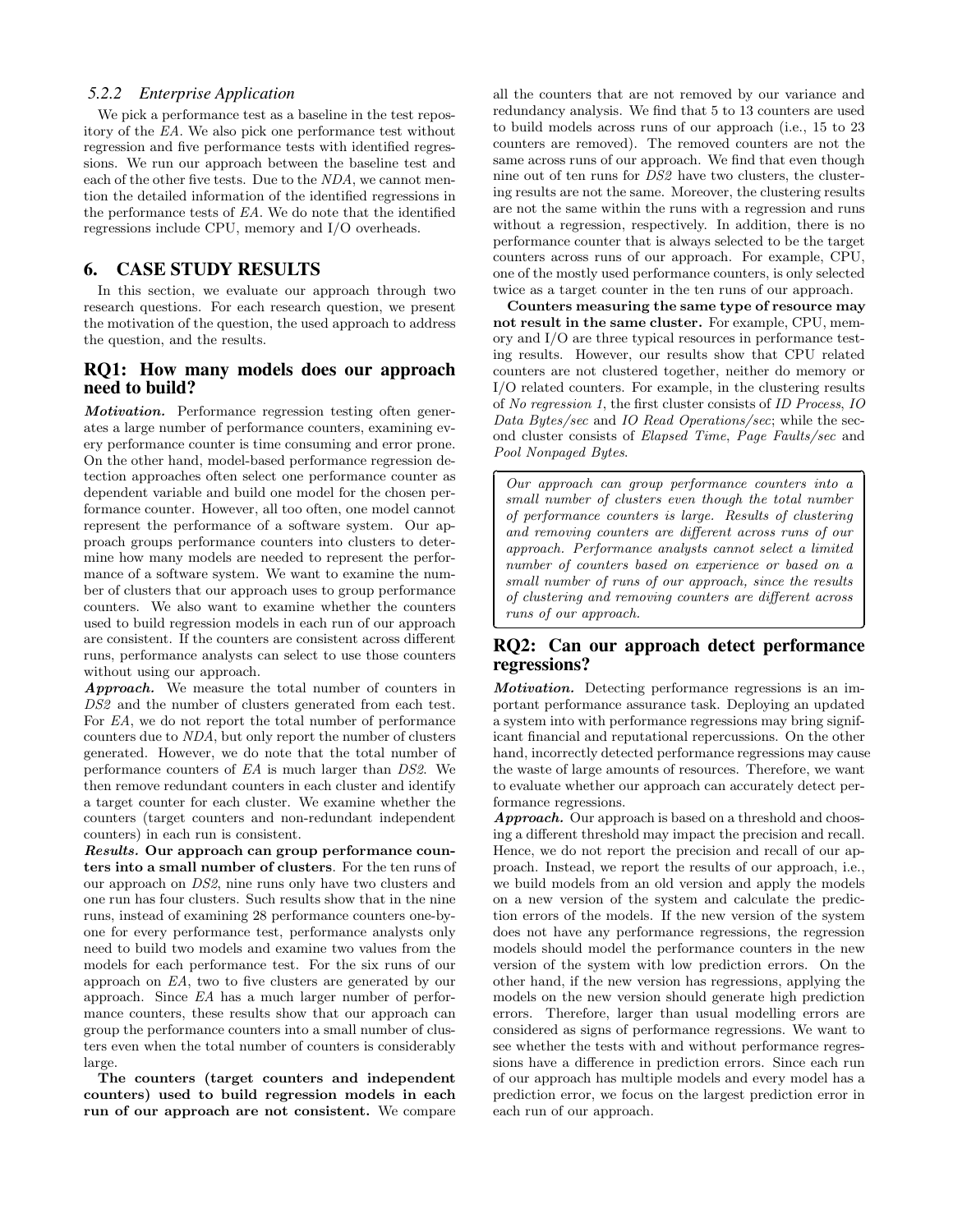Table 4: Prediction errors in each cluster when building regression models for DS2. Each model is built using data from an old version and is applied on data from a new version to calculate prediction errors. The largest prediction error in each run is in bold font.

|              | $\overline{\text{Run}}$ Name |        |  | Prediction Errors       |       |        |
|--------------|------------------------------|--------|--|-------------------------|-------|--------|
|              | No regression 1              |        |  | $\overline{3}\%$        | $9\%$ |        |
|              | No regression 2              |        |  | $3\%$                   | $6\%$ |        |
|              | No regression 3              |        |  | $11\%$                  | $4\%$ |        |
|              | No regression 4              |        |  | $4\%$                   | $4\%$ |        |
|              | No regression 5              |        |  | $6\%$                   | $5\%$ |        |
|              | Run Name                     |        |  | <b>Prediction Error</b> |       |        |
|              |                              |        |  |                         |       |        |
| Regression 1 |                              |        |  | 44%                     |       | 1622\% |
| Regression 2 |                              |        |  | $916\%$                 |       | $2\%$  |
| Regression 3 |                              | $17\%$ |  | $46\%$                  | $5\%$ | 17%    |
| Regression 4 |                              |        |  | 101\%                   |       | 161\%  |
| Regression 5 |                              |        |  | $24\%$                  |       | 6%     |

Results. Our approach can detect both the injected performance regressions in DS2 and the real-life performance regressions in  $EA$ . Table 4 shows the prediction errors of our approach on DS2. The largest prediction errors in each run without regression is between 4% to 11%, whereas the runs with injected performance regressions have at least one model with a much higher prediction error. The largest prediction errors in each runs with performance regressions is from 24% to 1622%. Table 5 shows that the largest prediction error in the EA run without regression is only 3%, while the largest prediction errors in the EA runs with real-life regression is 16% to 386%.

Our approach is not heavily impacted by the choice of threshold value. Table 4 and 5 show that the prediction errors generated by our approach have a large difference between the runs with and without performance regressions. For all the largest prediction errors in the DS2 runs without regression, the maximum value is 11%, whereas for all the largest prediction errors in the runs with regressions, the minimum value is 24%. For all the largest prediction errors in the EA runs, the difference between runs with and without regression is also large. Even though our approach is based on a threshold to detect performance regressions, such large difference in prediction errors (shown in Table 4 and 5) indicate that our approach can successfully detect performance regressions and that the threshold value does not impact the accuracy of our approach. Nevertheless, our experiments highlight the need to calibrate the thresholds based on practitioners' experience since each of the two systems exhibits a different range of prediction errors.

Our approach can successfully detect both injected and real-life performance regressions. The threshold value of prediction errors should be calibrated using a good test run (i.e., one with no regressions).

Ĭ.

 $^{\prime}$ 

✄

✂

# 7. COMPARISON AGAINST TRADITIONAL APPROACHES

In this section, we compare our approach against two traditional approaches: 1) building models against specific performance counters and 2) using statistical tests.

Table 5: Prediction errors in each cluster when building regression models for EA. Each model is built using data from an old version and is applied on data from a new version to calculate prediction errors. The largest prediction error in each run is in bold font. The rows with empty cells are the ones with less than five clusters.

| Run Name        |        | Prediction Error        |                |        |       |     |
|-----------------|--------|-------------------------|----------------|--------|-------|-----|
| No Regression 1 |        | $2\%$                   | $2\%$<br>$2\%$ |        | $3\%$ |     |
| Run Name        |        | <b>Prediction Error</b> |                |        |       |     |
| Regression 1    | 22%    | $38\%$                  |                | $94\%$ |       |     |
| Regression 2    | $6\%$  | 16%                     |                |        |       |     |
| Regression 3    | 8%     | 386%                    |                | 2%     | 5%    |     |
| Regression 4    | $65\%$ | $22\%$                  |                | 18%    |       |     |
| Regression 5    | $55\%$ | 9%                      |                | 4%     | 4%    | 15% |

### 7.1 Comparing our approach with building models for specific performance counters

Prior research often uses performance counters to build models for a specific performance counter (i.e., a target counter) (See Section 2). For example, Xiong et al. [38] build regression models for CPU, memory and I/O. Cohen et al. [8] build statistical models for a performance counter that measures the response time of the system. However, performance regressions may not have direct impact on the specific target counter. In addition, performance analysts may not have enough good or extensive knowledge to select an appropriate target counter to build a model. On the other hand, our approach automatically identifies the target counters without requiring in-depth knowledge of the system. In this subsection, we compare our approach with building performance models for specific performance counters.

We build two regression models for DS2 with CPU and memory as target counters, respectively. The EA has a performance counter that measures the general load of the system. We build three regression models for the EA, using CPU, memory and the load counter of EA as target counters, respectively. We measure the prediction error in each model. The results are shown in Table 6 and 7.

Building regression models against specific performance counters may not detect performance regressions. Table 6 and 7 show that even though the prediction errors in the runs without regression are low, some runs with a regression also have low prediction errors. For example, run Regression 1 in DS2 has a 0% prediction error when building a model against memory. We examine the counters and find that even though Regression 1 is injected to introduce a memory overhead, the version with regression uses only 3% more memory than the version without regression. However, the correlations between memory and other counters are different. For example, the correlation between memory and IO Other Bytes/sec is 0.46 in the old version while the correlation is only 0.26 in the new version. In the case study of EA, using specific performance counters is even less accurate with real-life regressions. When using CPU and memory, there are cases where prediction errors in the runs with regressions are lower than the runs without regressions. The load counter is typically used in practice for measuring the system performance of EA. The prediction error without regressions is 5%, while the two runs with regressions are only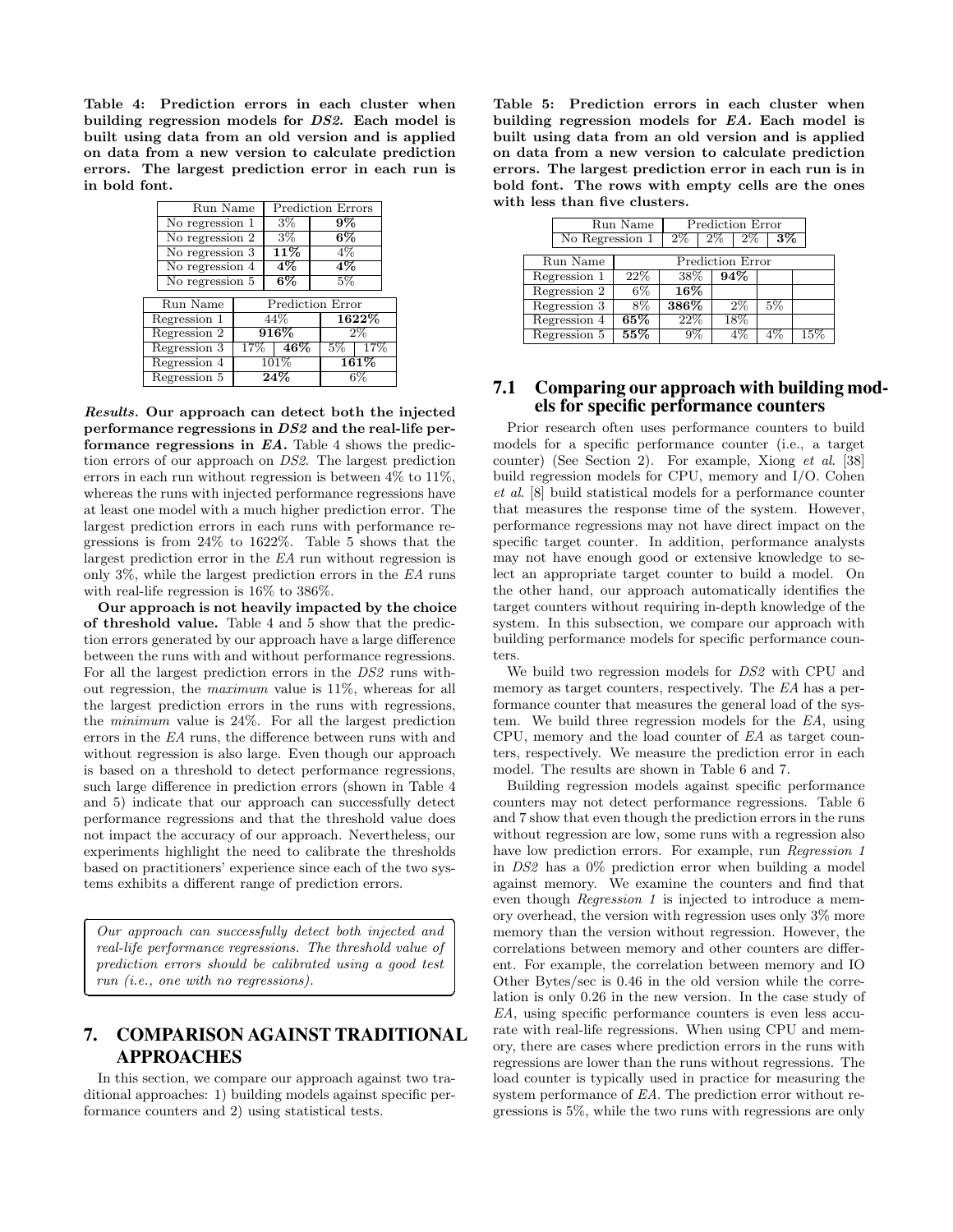Table 6: Prediction errors when building regression models for specific performance counters in DS2. The model is built using data from an old version and is applied on a new version to measure prediction errors.

| Prediction Error<br>CPU<br>Memory<br>$1\%$<br>No regression $1$<br>$0\%$<br>$1\%$<br>No regression 2<br>$0\%$<br>No regression 3<br>$1\%$<br>$0\%$<br>No regression 4<br>$1\%$<br>$0\%$<br>No regression 5<br>$1\%$<br>$0\%$<br>Run Name<br>$\overline{\text{Memory}}$<br>CPU<br>22%<br>Regression 1<br>$0\%$<br>993%<br>Regression 2<br>832\%<br>15%<br>$15\%$<br>Regression 3<br>Regression 4<br>$250\%$<br>57%<br>Regression 5<br>$5\%$<br>17% |          |  |
|---------------------------------------------------------------------------------------------------------------------------------------------------------------------------------------------------------------------------------------------------------------------------------------------------------------------------------------------------------------------------------------------------------------------------------------------------|----------|--|
|                                                                                                                                                                                                                                                                                                                                                                                                                                                   | Run Name |  |
|                                                                                                                                                                                                                                                                                                                                                                                                                                                   |          |  |
|                                                                                                                                                                                                                                                                                                                                                                                                                                                   |          |  |
|                                                                                                                                                                                                                                                                                                                                                                                                                                                   |          |  |
|                                                                                                                                                                                                                                                                                                                                                                                                                                                   |          |  |
|                                                                                                                                                                                                                                                                                                                                                                                                                                                   |          |  |
|                                                                                                                                                                                                                                                                                                                                                                                                                                                   |          |  |
|                                                                                                                                                                                                                                                                                                                                                                                                                                                   |          |  |
|                                                                                                                                                                                                                                                                                                                                                                                                                                                   |          |  |
|                                                                                                                                                                                                                                                                                                                                                                                                                                                   |          |  |
|                                                                                                                                                                                                                                                                                                                                                                                                                                                   |          |  |
|                                                                                                                                                                                                                                                                                                                                                                                                                                                   |          |  |
|                                                                                                                                                                                                                                                                                                                                                                                                                                                   |          |  |

Table 7: Prediction errors when building regression models for specific performance counters in EA. The model is built using data from an old version and is applied on a new version to measure prediction errors.

| Run Name        | Prediction error |        |              |  |  |
|-----------------|------------------|--------|--------------|--|--|
|                 | $_{\rm CPU}$     | Memory | Load counter |  |  |
| Regression 1    | 27%              | 11\%   | 45%          |  |  |
| Regression 2    | 16%              | $3\%$  | 7%           |  |  |
| Regression 3    | $0\%$            | $6\%$  | 12%          |  |  |
| Regression 4    | 19%              | 9%     | 147%         |  |  |
| Regression 5    | 641\%            | $3\%$  | 7%           |  |  |
| Run Name        | CPU              | Memory | Load counter |  |  |
| No Regression 1 |                  | 3%     |              |  |  |

slightly higher (7%). In such cases, it is difficult for performance analysts to determine whether there are any performance regressions. Although one counter in some runs with regression (e.g., CPU in regression 2, DS2) may have high prediction error, developers can only ensure to capture such regression if they build a model for all counters. Otherwise, there is always possibility that we might miss detecting a regression because we selected a wrong target counter.

Our approach outperforms the traditional approach of building models for specific counters to detect performance regressions. Using specific counter may miss detecting performance regressions.

✄

 $\overline{a}$ 

### 7.2 Comparing our approach with statistical tests

Statistical tests, such as Student T-test, are often used to compare performance counters across performance testing. We use independent two-sample unpaired two-tailed T tests to determine whether the average value of a performance counter in the old and new versions of the system is different. Our null hypothesis assumes that the average values of a performance counter are similar in two versions of the system. Our alternate hypothesis is that the average value of a performance counter is statistically different across the two versions. We reject the null hypothesis when  $p$ -values are smaller than 0.05.

Table 8 presents the results of using the T-test when comparing two versions of the system. We find that for DS2, Table 8: Number of performance counters that have significant differences in the two versions. We consider the difference is significant when the p-value of the T-test is smaller than 0.05.

|                 | of DS2                                 |
|-----------------|----------------------------------------|
| Run Name        | $#$ significantly differenced counters |
| No regression 1 | 6                                      |
| No regression 2 | 3                                      |
| No regression 3 | 6                                      |
| No regression 4 | 3                                      |
| No regression 5 | $\overline{6}$                         |
| Regression 1    | 8                                      |
| Regression 2    | 17                                     |
| Regression 3    | 21                                     |
| Regression 4    | 23                                     |
| Regression 5    | 11                                     |
|                 | of EA                                  |
| Run Name        | % significantly differenced counters   |
| Regression 1    | $35\%$                                 |
| Regression 2    | 30%                                    |
| Regression 3    | 40%                                    |
| Regression 4    | 39%                                    |
| Regression 5    | 24%                                    |
| No regression 1 | 32%                                    |

the runs with regressions have more performance counters with *p*-values smaller than 0.05 than the runs without performance regressions. However, we notice that the runs in DS2 without regressions still have 3 to 6 performance counters with significant differences in the two versions. In such case, the performance analysts would need to examine each performance counters to find out that such runs have no regressions.

T-test does not perform well with EA. Table 8 shows that the run without regression has 32% of the performance counters with significant difference across both versions, while the runs with regression have 24% to 40% of the performance counters with significant difference. The runs Regression 2 and Regression 5 on EA have less performance counters with significant differences than the run without regressions (No regression  $1$ ). Moreover, in the run without regressions, examining 32% of the entire performance counters is still a very time consuming task. Such finding shows that the Ttest approach does not work well in practice for identifying performance regressions.

T-test does not perform well in practice to detect performance regressions. There are a large number of performance counters with significant differences in the T-test results even though no regressions exist.

Ĭ.

l.

# 8. THREATS TO VALIDITY

This section discusses the threats to the validity of our study.

#### External validity

Ĭ.

 $^{\prime}$ 

✄

 $\overline{a}$ 

Our study is performed on DS2 and EA. Both subject systems have years of history and there are prior performance engineering research [22, 27, 35] studying both systems. Nevertheless more case studies on other software in other domains are needed to evaluate our approach.

#### Internal validity

Our approach is based on the recorded performance counters. The quality of recorded counters can impact the in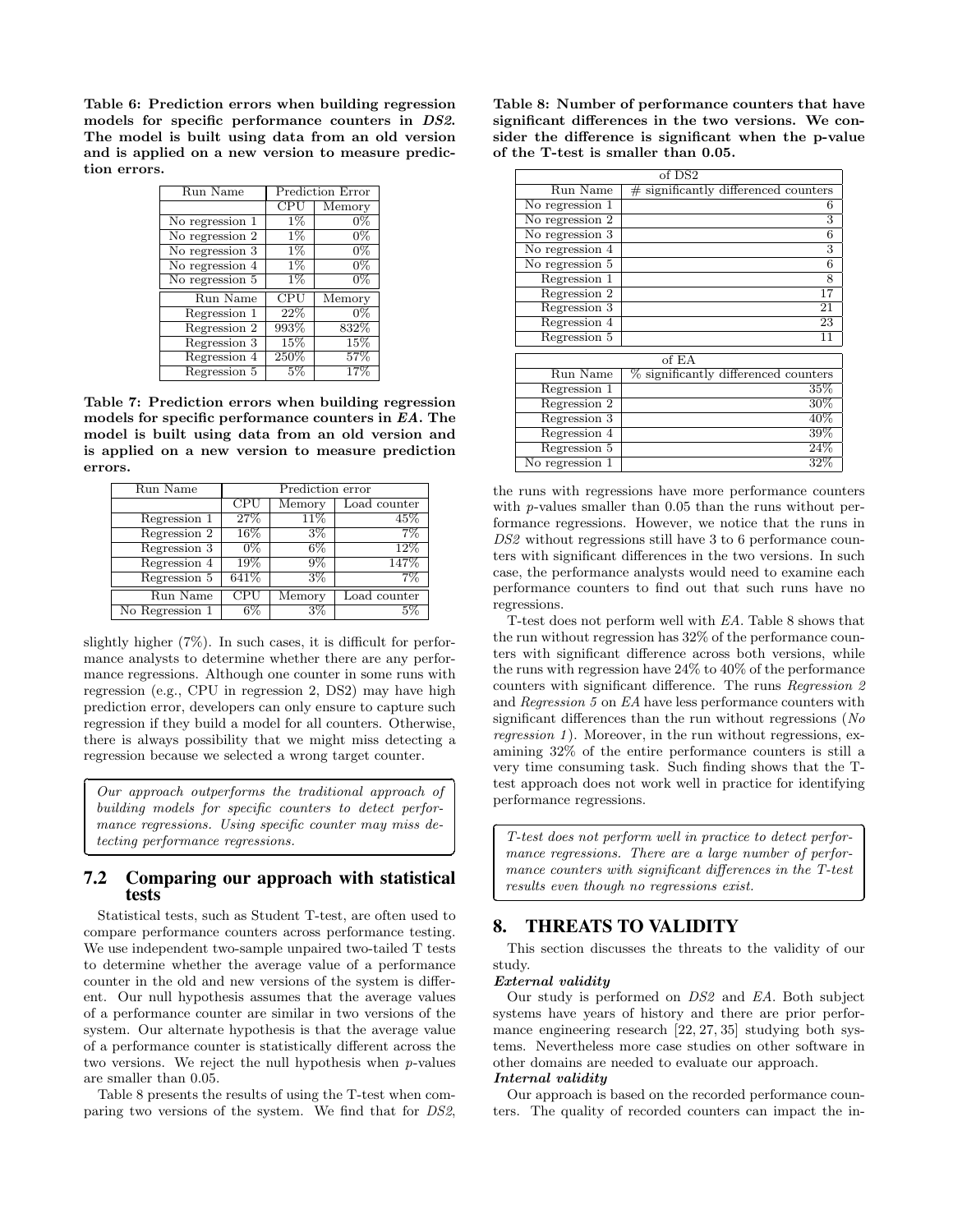ternal validity of our study. For example, if none of the recorded performance counters can track the syndrome of a performance regression, our approach would not assist in detecting the regressions. Our approach also depends on building regression models. Therefore, our approach may not perform well where there are a small number of observations of performance counters, since one cannot build a regression model based on a small data set. Our model requires periodically recorded performance counters as input counters. Some event-based performance counters (like response time), need to be transformed (like average response time during the past minute), to be leveraged by our approach.

Although our approach builds regression models using performance counters, we do not claim any causal relationship between the dependent variable and independent variables in the models. The only purpose of building regression models is to capture the relation between performance counters. Construct validity

Our approach uses the Pearson distance to calculate the distance matrix, uses the average distance to link clusters and uses the Calinski-Harabasz stopping rule to determine the total number of clusters. There are other rules to performance those calculations. Although experiments show that the performance of other rules does not outperform Calinski-Harabasz in performance engineering research [35], choosing other rules may have better results for other systems. We use the p-value from a Kolmogorov-Smirnov test to determine target counters. In practice, multiple counters can all have minimal p-values. To address this threat, we plan to use other criteria, such as effect size, to select the target counter.

Our evaluation is based on comparing the largest prediction errors of the runs with and without performance regression. Our case studies show the large difference of prediction errors between runs with and without performance regression. However, choosing an appropriate prediction error as a threshold is still crucial to achieve high accuracy for our approach. Due to the dissimilarity between large software systems, performance analysts need to choose the best threshold for their systems. Automated identification of a threshold for a system is in our future plan.

We compare our approach with using T-test to compare every performance counter. Although the T-test is widely used to compare two distributions, other statistical tests, such as Mann-Whitney U test, may also be used in practice to compare performance counters. We plan to compare our approach with other statistical tests in future work. We also compare our approach with building regression models against CPU, memory and the load counters for the two subject systems. We plan to compare our approach with building other types of models and using other performance counters to further evaluate our approach.

## 9. CONCLUSION

Performance regression detection is an important task in performance assurance activities. Detecting performance regressions is still a challenging task for performance analysts. We propose an approach to automatically detect such regressions. Our approach first groups performance counters into clusters. We use the clusters to determine the number of models that we need to build. For each cluster, we leverage statistical tests to select a performance counter (i.e., a

target counter), against which we build a regression model. We use the prediction error to measure the difference between two versions of a system in each cluster. A higher than threshold prediction error is considered a sign of a performance regression. Our approach addresses the challenges of detecting performance regressions in two folds: 1) our approach groups performance counters into clusters to determine how many models are needed to represent the performance of a system, 2) we do not require in-depth system experiences from performance analysts.

The highlights of this paper are:

- We propose an approach to automatically detect performance regressions by building regression models on clustered performance counters.
- Our approach can successfully detect both injected and real-life performance regressions. The accuracy of our approach is not heavily impacted by threshold.
- Our approach outperforms using statistical tests, such as T-test, and building models against one performance counter, such CPU, to detect performance regressions.

# Acknowledgement

We would like to thank BlackBerry for providing access to the enterprise system used in our case study. The findings and opinions expressed in this paper are those of the authors and do not necessarily represent or reflect those of Black-Berry and/or its subsidiaries and affiliates. Moreover, our results do not reflect the quality of BlackBerry's products.

# 10. REFERENCES

- [1] Apache tomcat. http://tomcat.apache.org/.
- [2] Dell dvd store. http://linux.dell.com/dvdstore/.
- [3] Mysql. http://www.mysql.com/.
- [4] J. Bataille. Operational Progress Report. http://www.hhs.gov/digitalstrategy/blog/2013/ 12/operational-progress-report.html, 2013. Last Accessed: 01-Jun-2014.
- [5] P. Bodík, M. Goldszmidt, and A. Fox. Hilighter: Automatically building robust signatures of performance behavior for small- and large-scale systems. In SysML 08: Proceedings of the Third Workshop on Tackling Computer Systems Problems with Machine Learning Techniques. USENIX Association, 2008.
- [6] T. Calinski and J. Harabasz. A dendrite method for cluster analysis. Communications in Statistics, 3(1):1–27, Jan 1974.
- [7] S.-H. Cha. Comprehensive survey on distance/similarity measures between probability density functions. International Journal of Mathematical Models and Methods in Applied Sciences, 1(4):300–307, Nov 2007.
- [8] I. Cohen, M. Goldszmidt, T. Kelly, J. Symons, and J. S. Chase. Correlating instrumentation data to system states: A building block for automated diagnosis and control. In OSDI'04: Proceedings of the 6th Conference on Symposium on Opearting Systems Design  $\mathcal{B}$  Implementation - Volume 6, pages 16–16, 2004.
- [9] I. Cohen, S. Zhang, M. Goldszmidt, J. Symons, T. Kelly, and A. Fox. Capturing, indexing, clustering, and retrieving system history. In SOSP '05: